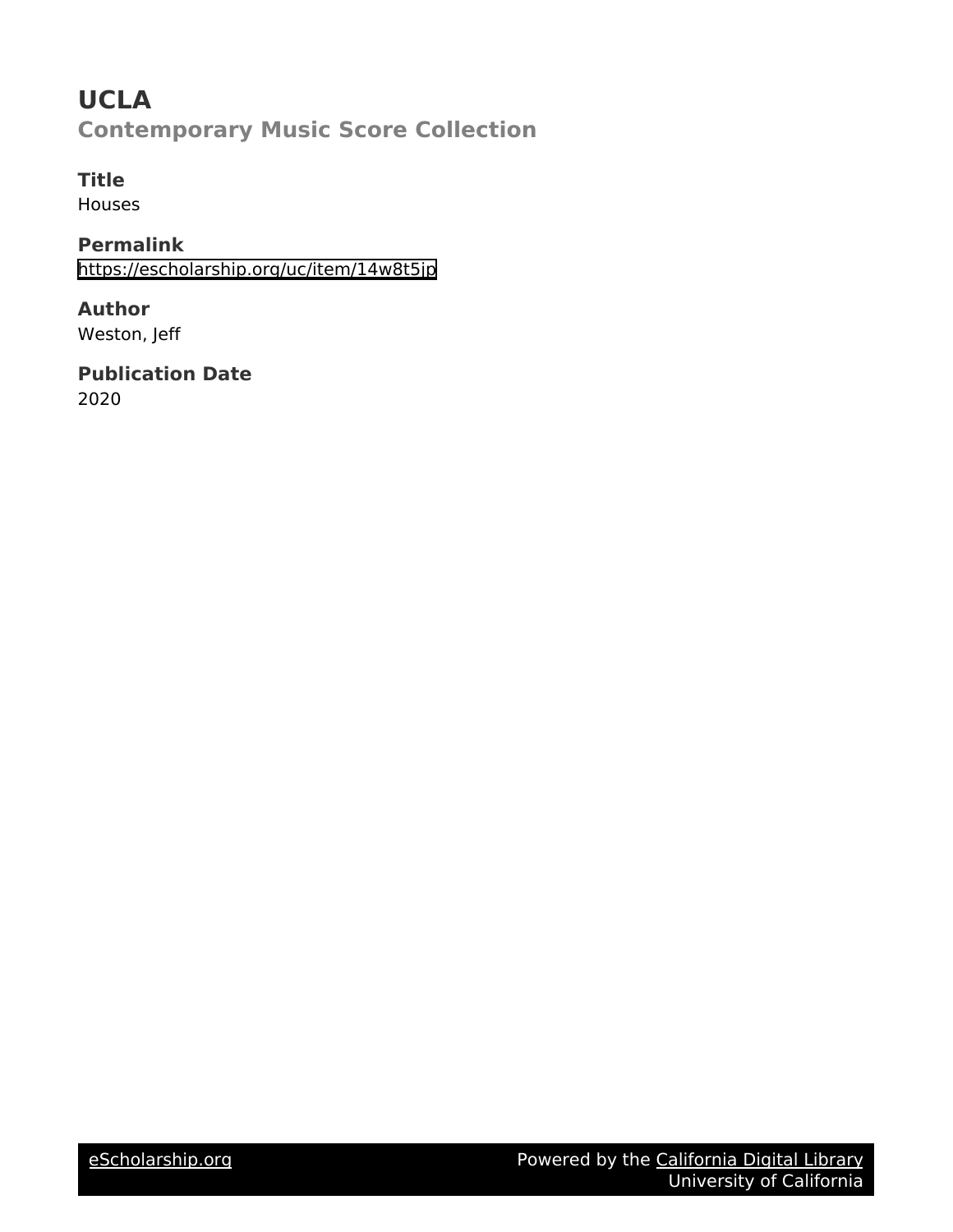# HOUSES

١.

JEFF WESTON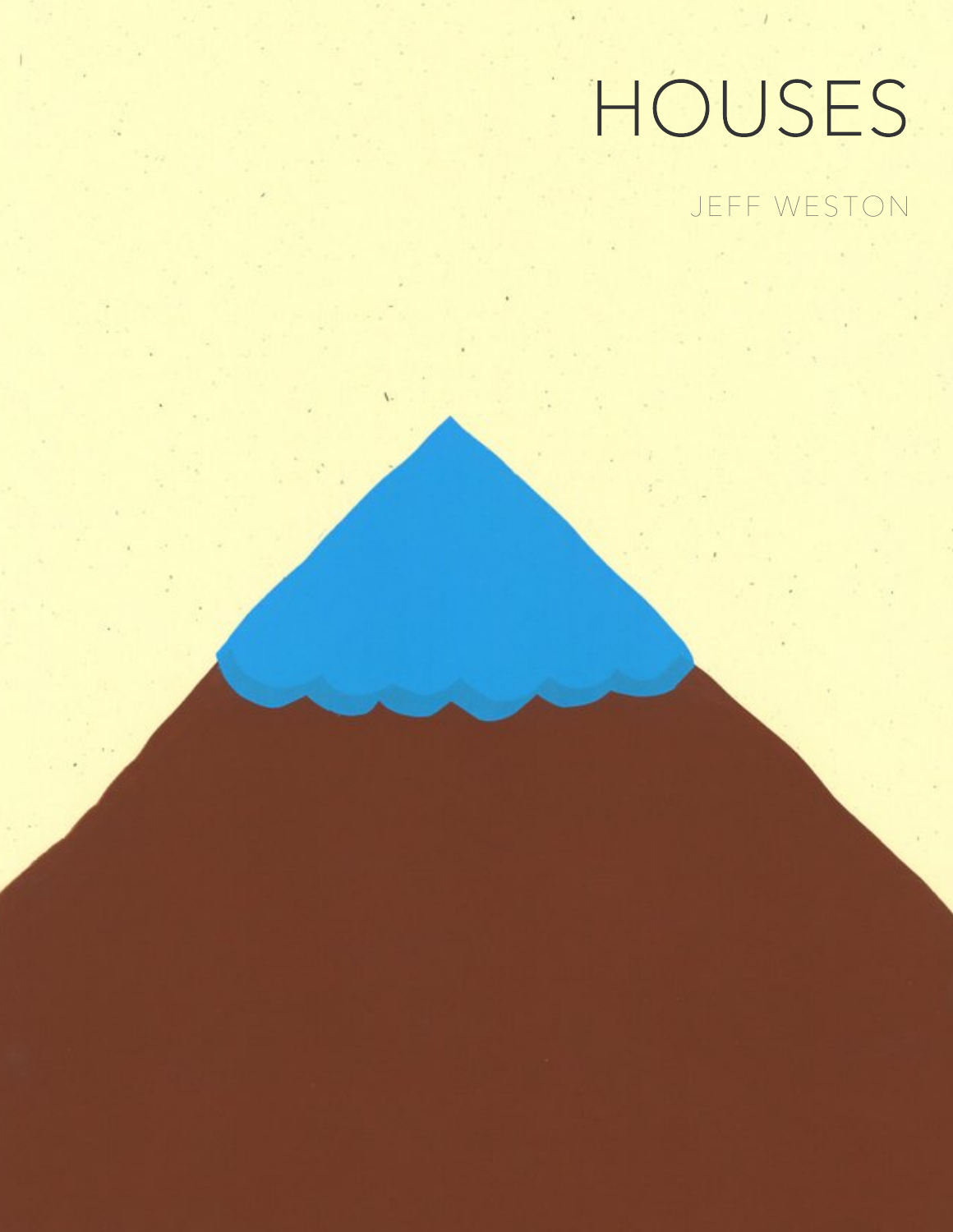## for klangforum wien

 $\&$ musikprotokoll<br>festival 2018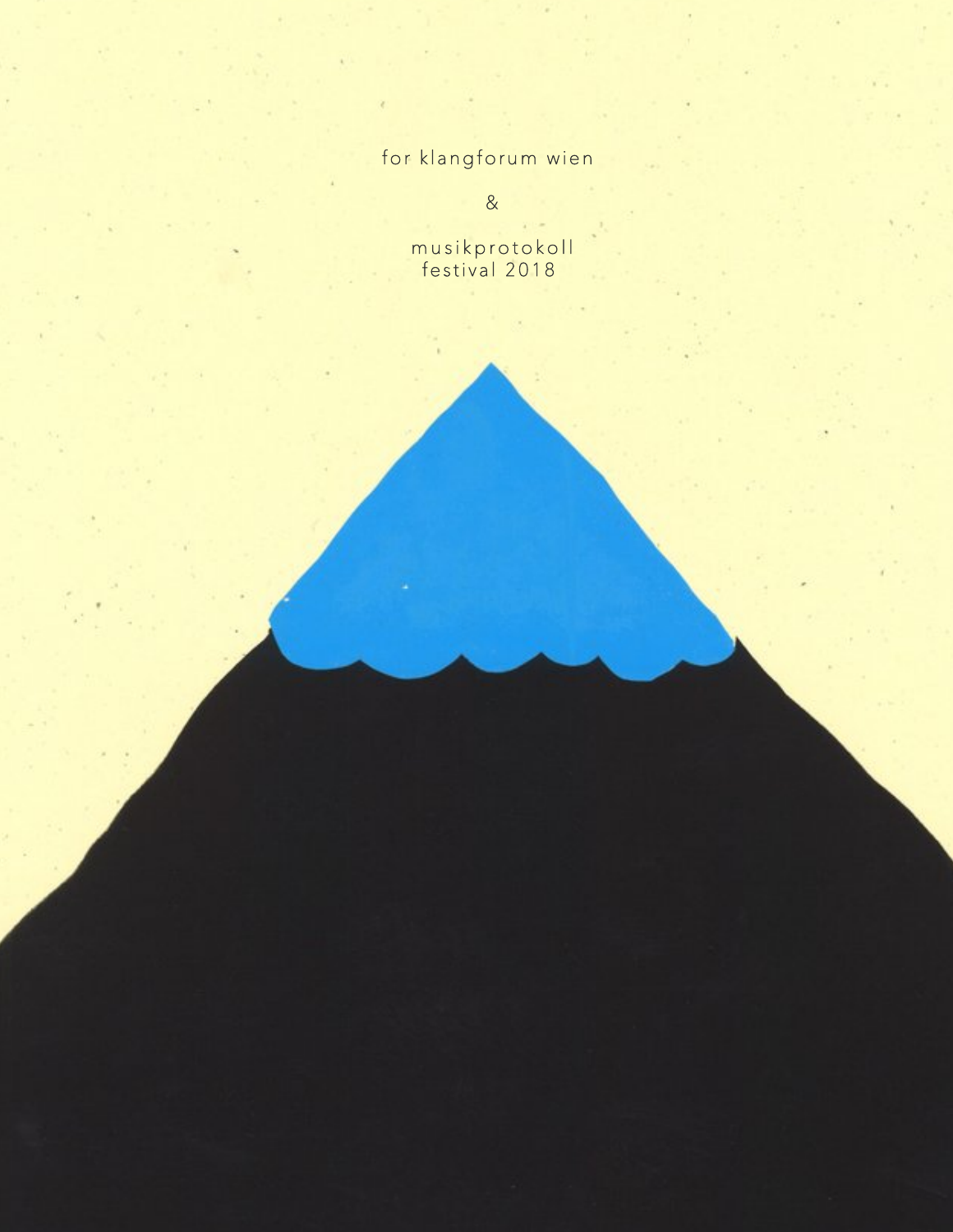#### Houses (2018)

- i. blue ones
- ii. red ones
- iii. purple ones
- iv. green ones

instrumentation: accordion, violin (2), viola (2), cello (2)

duration: 9-10'

The four short movements of *Houses* (blue ones, red ones, purple ones, green ones) use basic building blocks of music such as simple harmonies, single pitches, homophonic textures, drones, and repetition. Houses and its four movements based upon primary colors reflect the playful nature of the work.

Houses was written for the "Ernst" Commission awarded by the IMPULS Composition Festival, Ernst Krenek Institut, and Klangforum Wien. Austrian-American Composer Ernst Krenek (1900-1991) deeply loved the Austrian landscape, especially the Austrian Alps, and reflected this connection to his homeland in such pieces as Jonny Spielt Auf (1926), and Reisebuch aus den österreichischen Alpen , op. 62 (1929).

When viewed from a certain angle, the peaks of the Austrian Alps might just resemble tiny houses.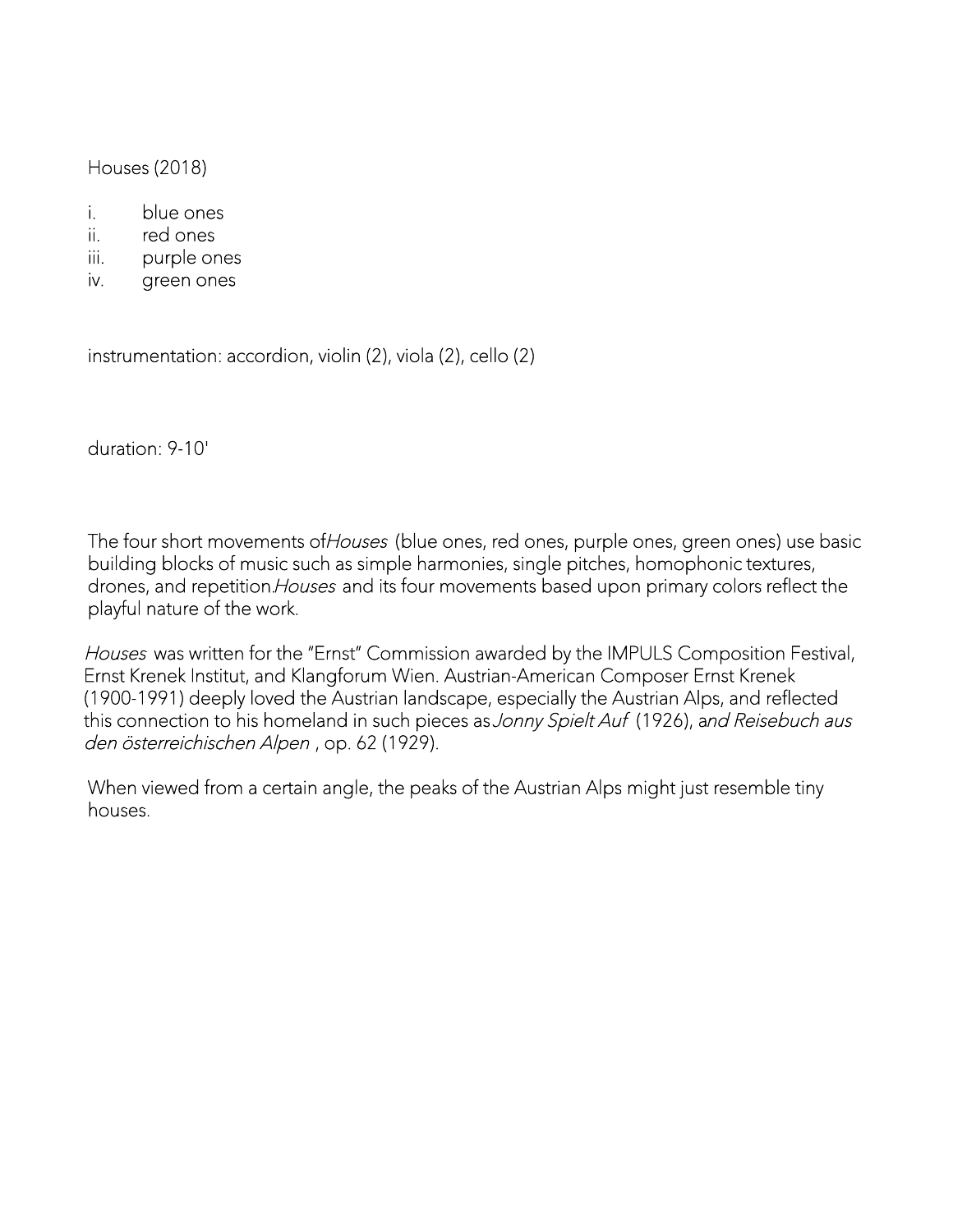



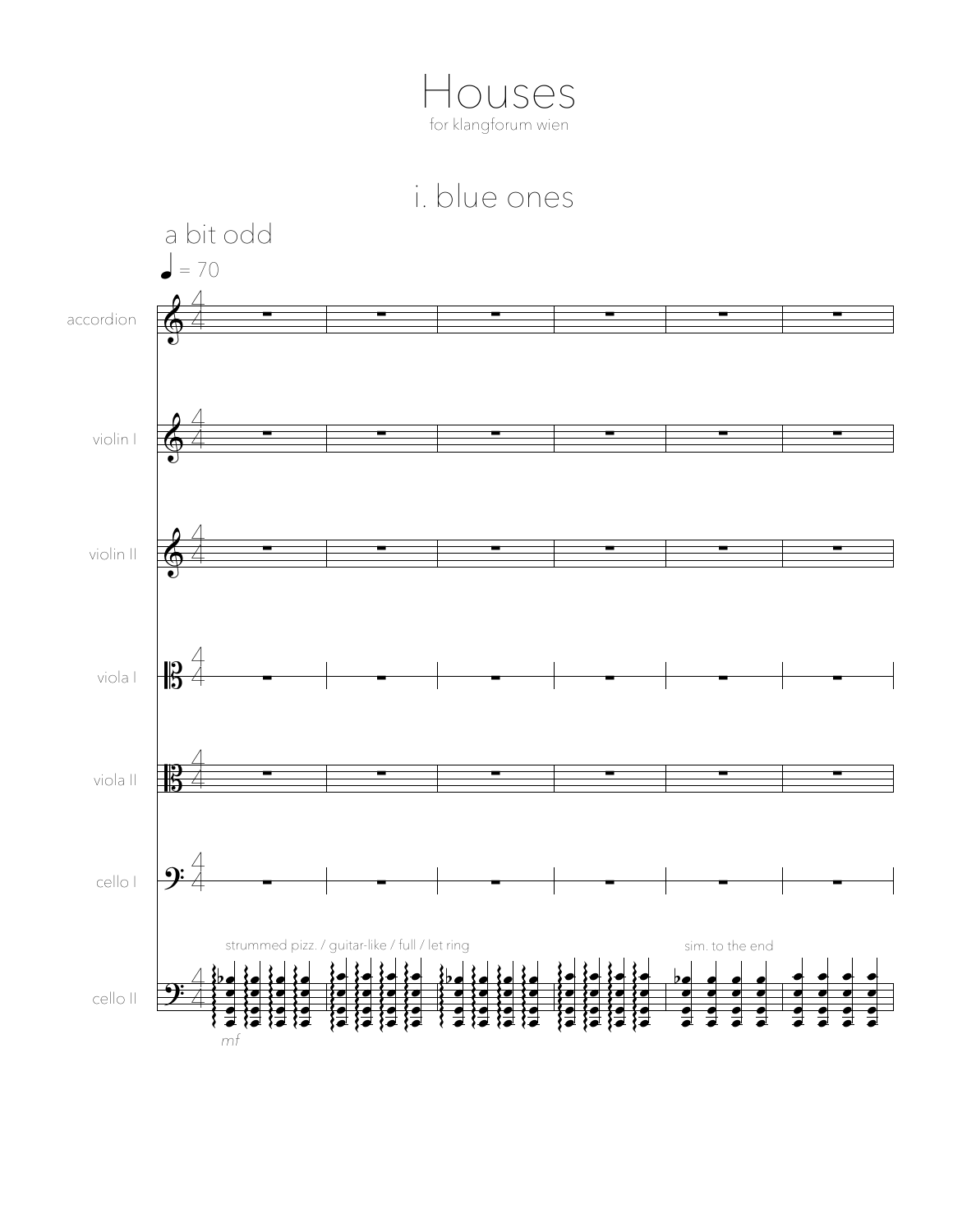

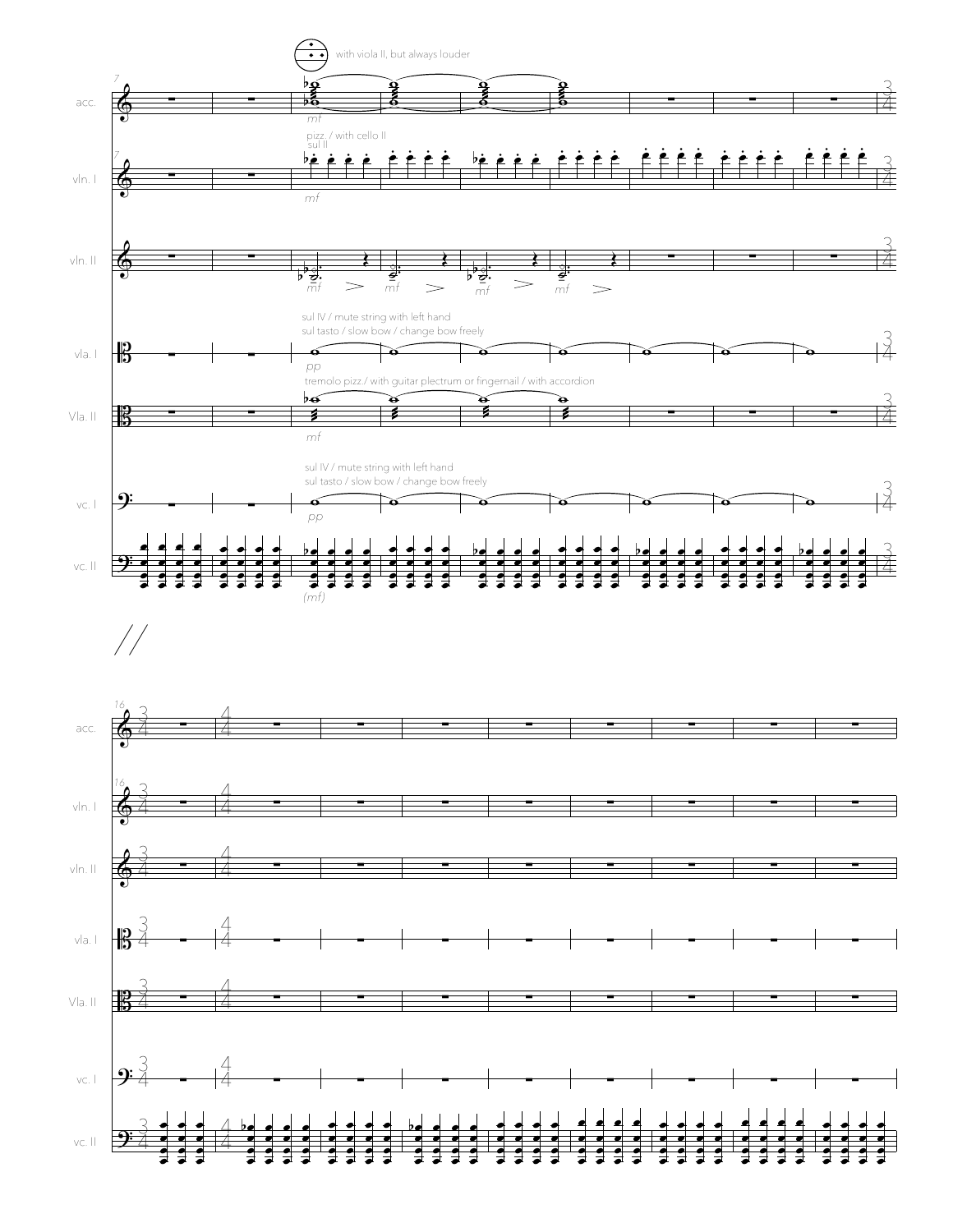



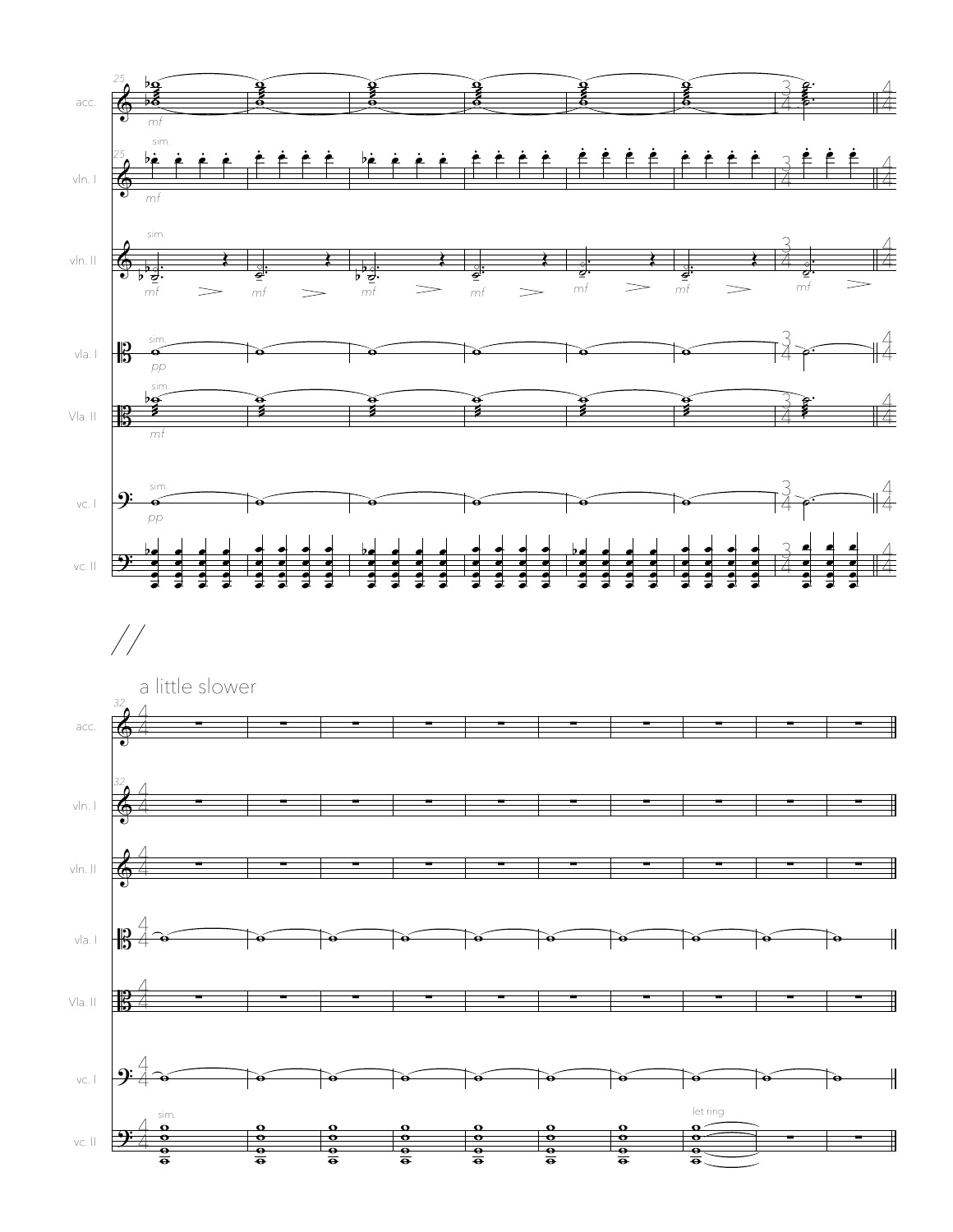comically romantic

### ii. red ones

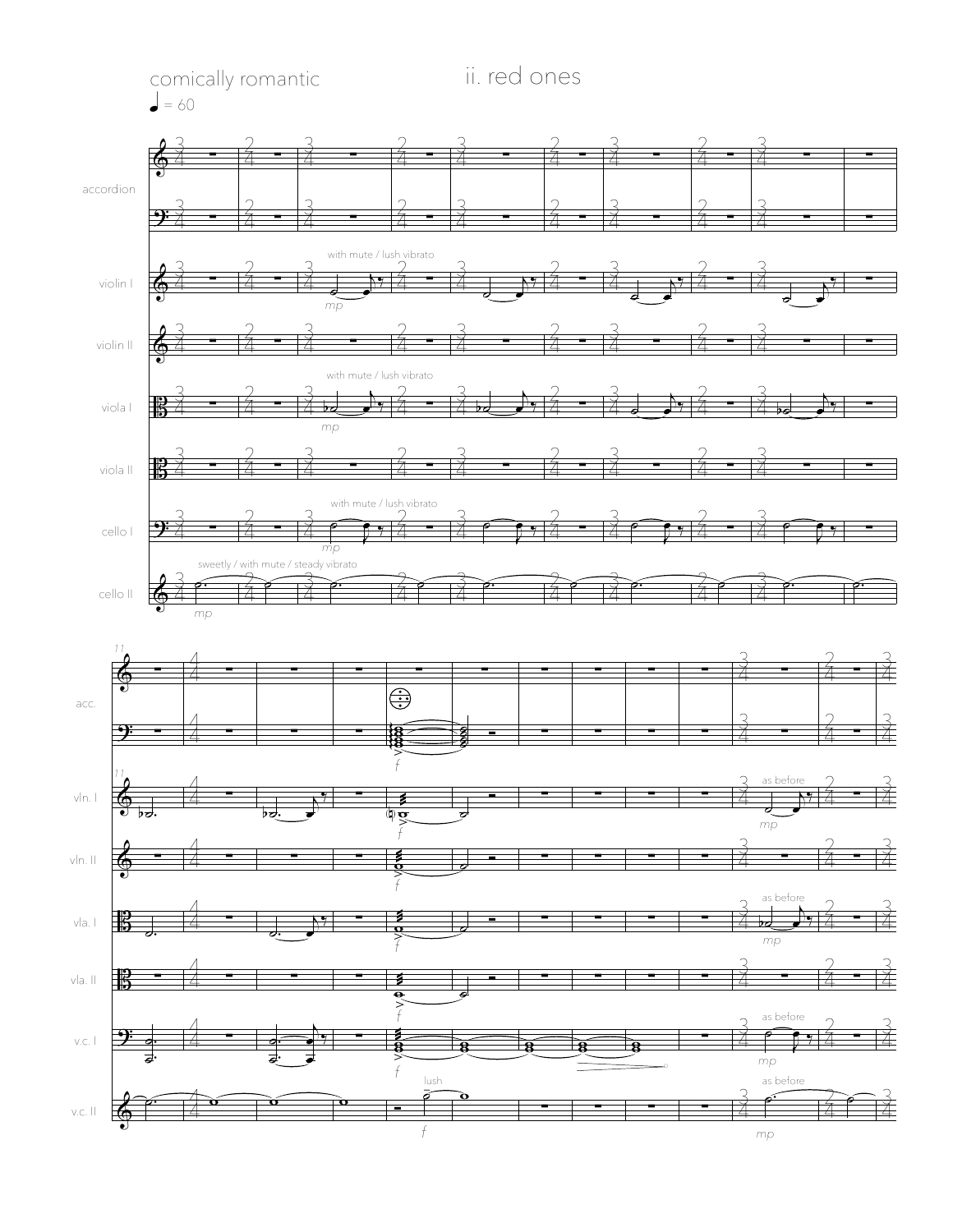



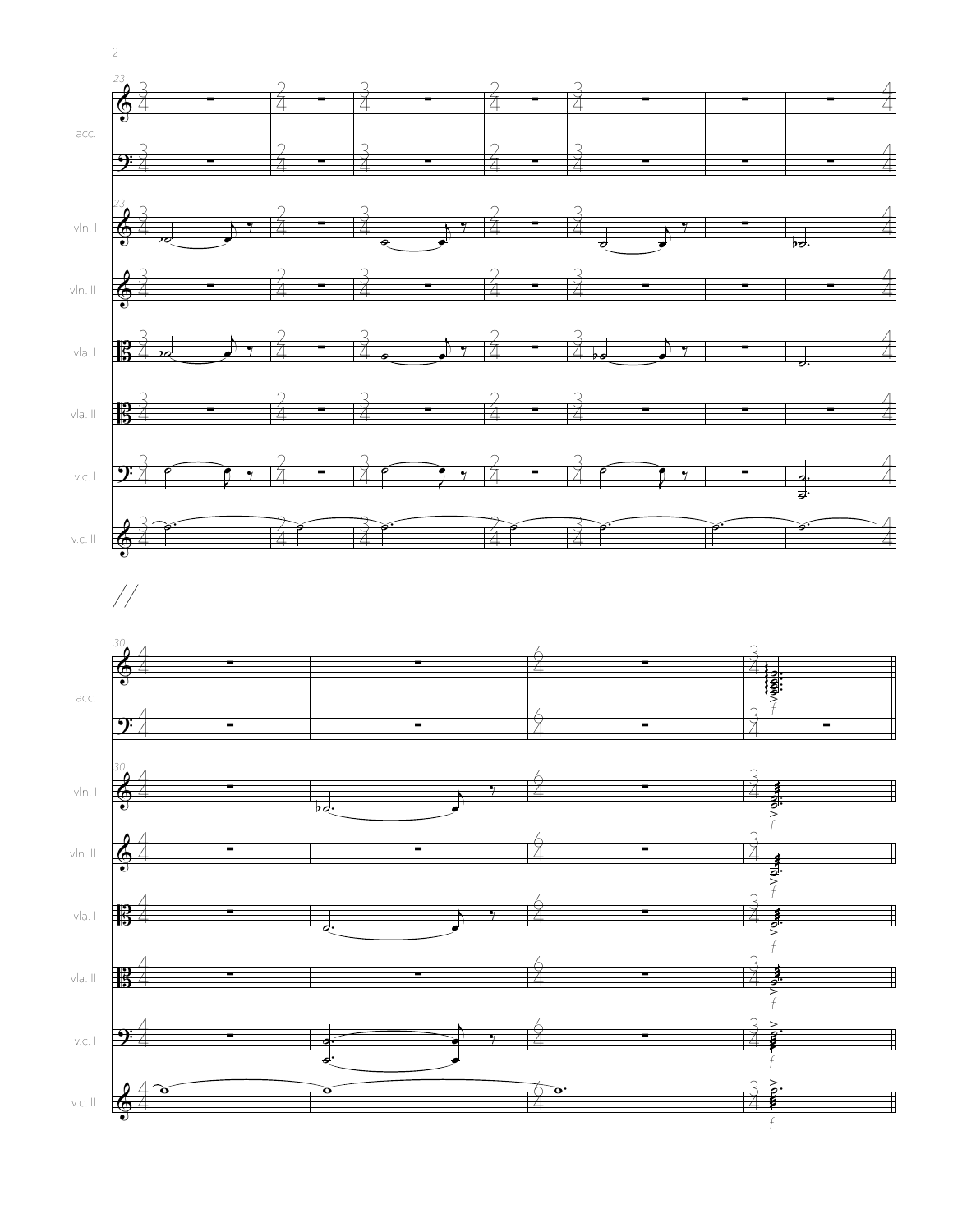## iii. purple ones

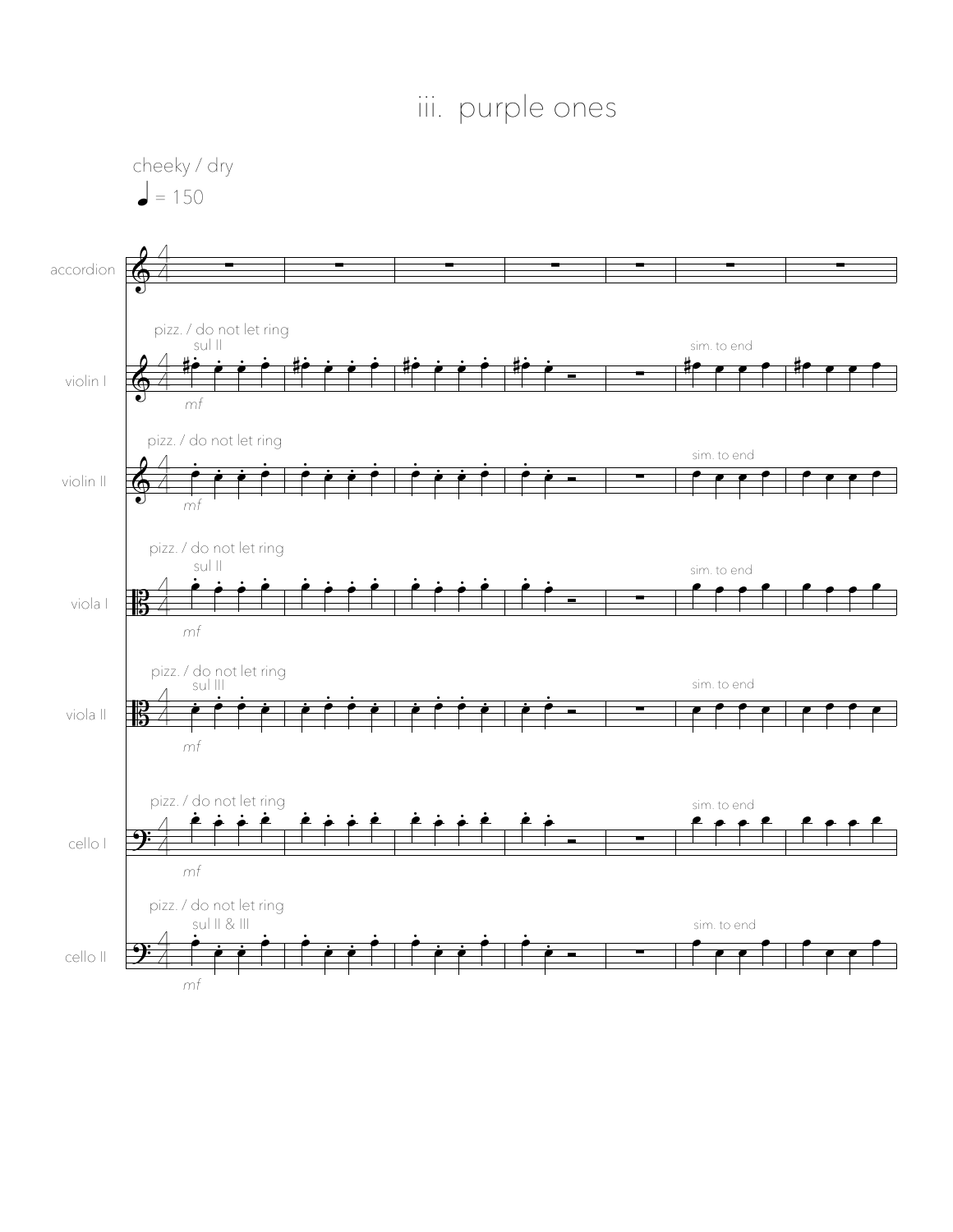

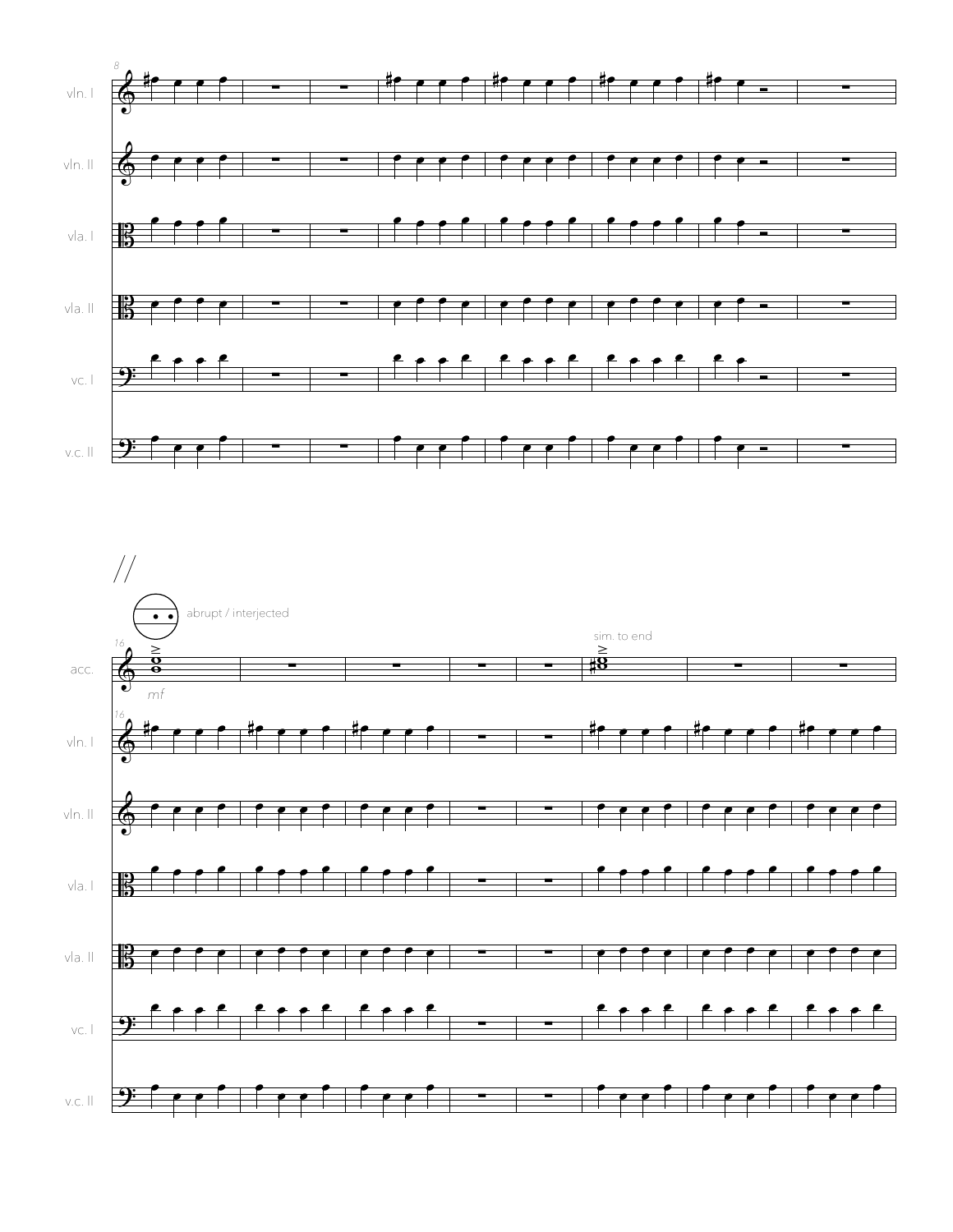



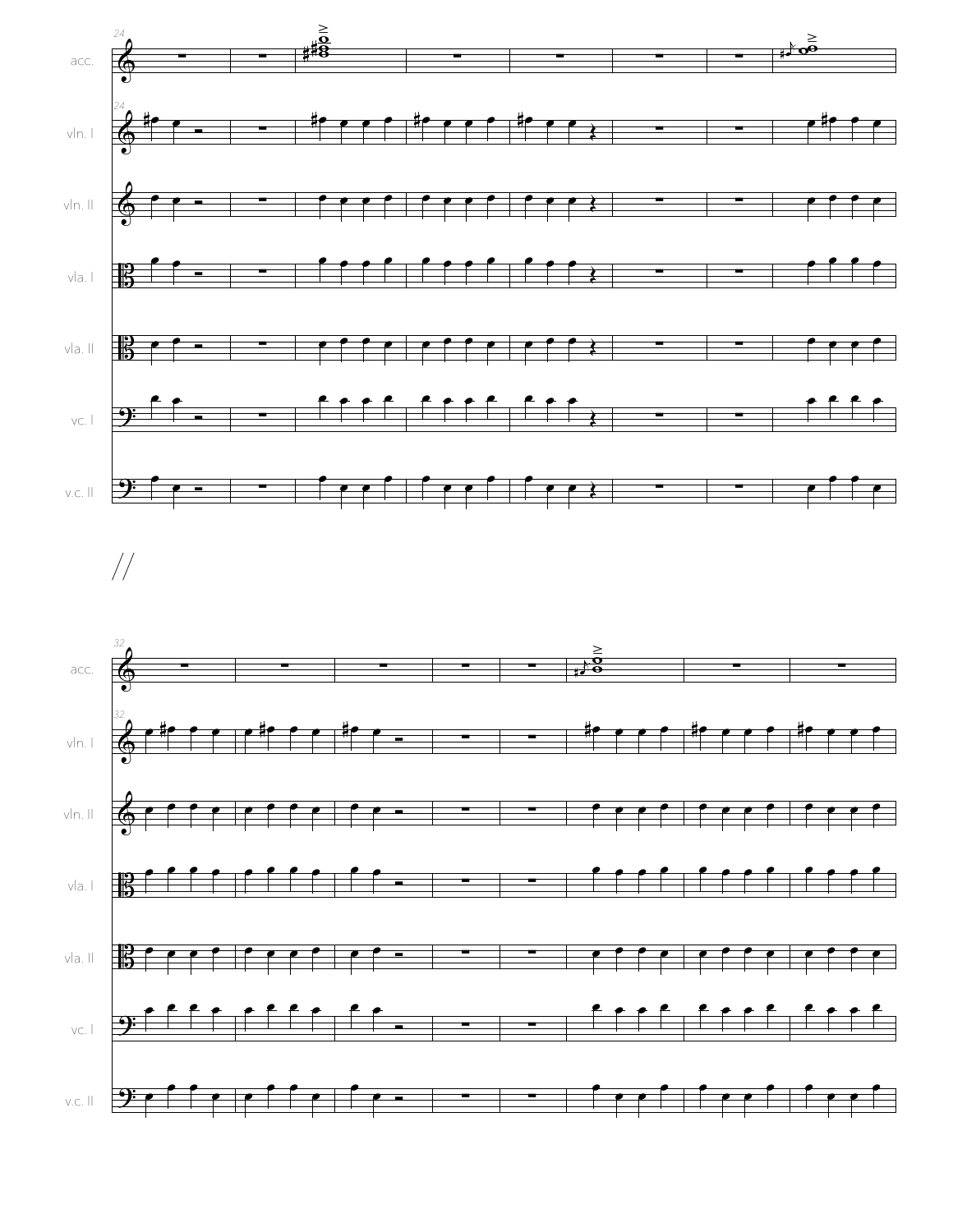



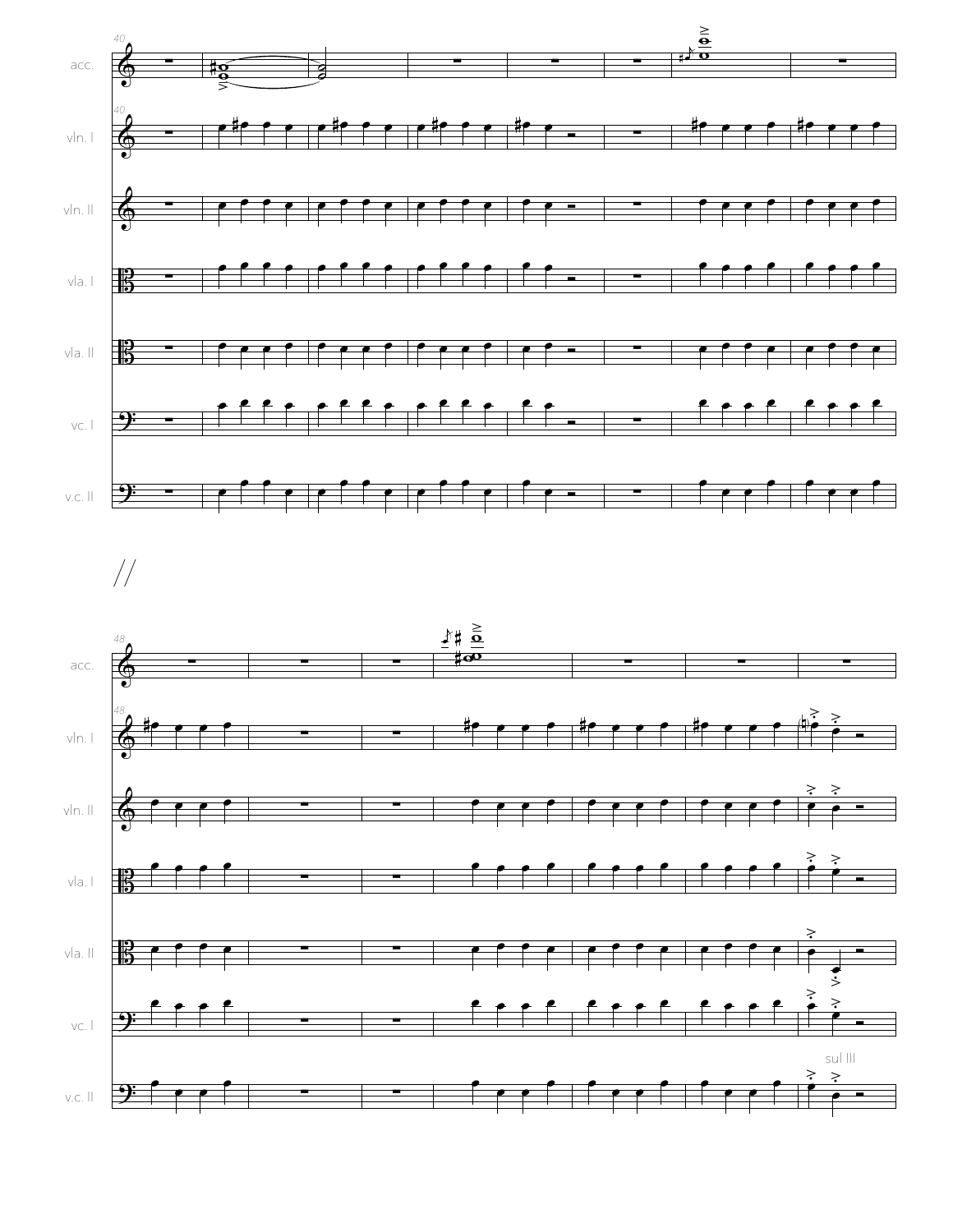

*//*

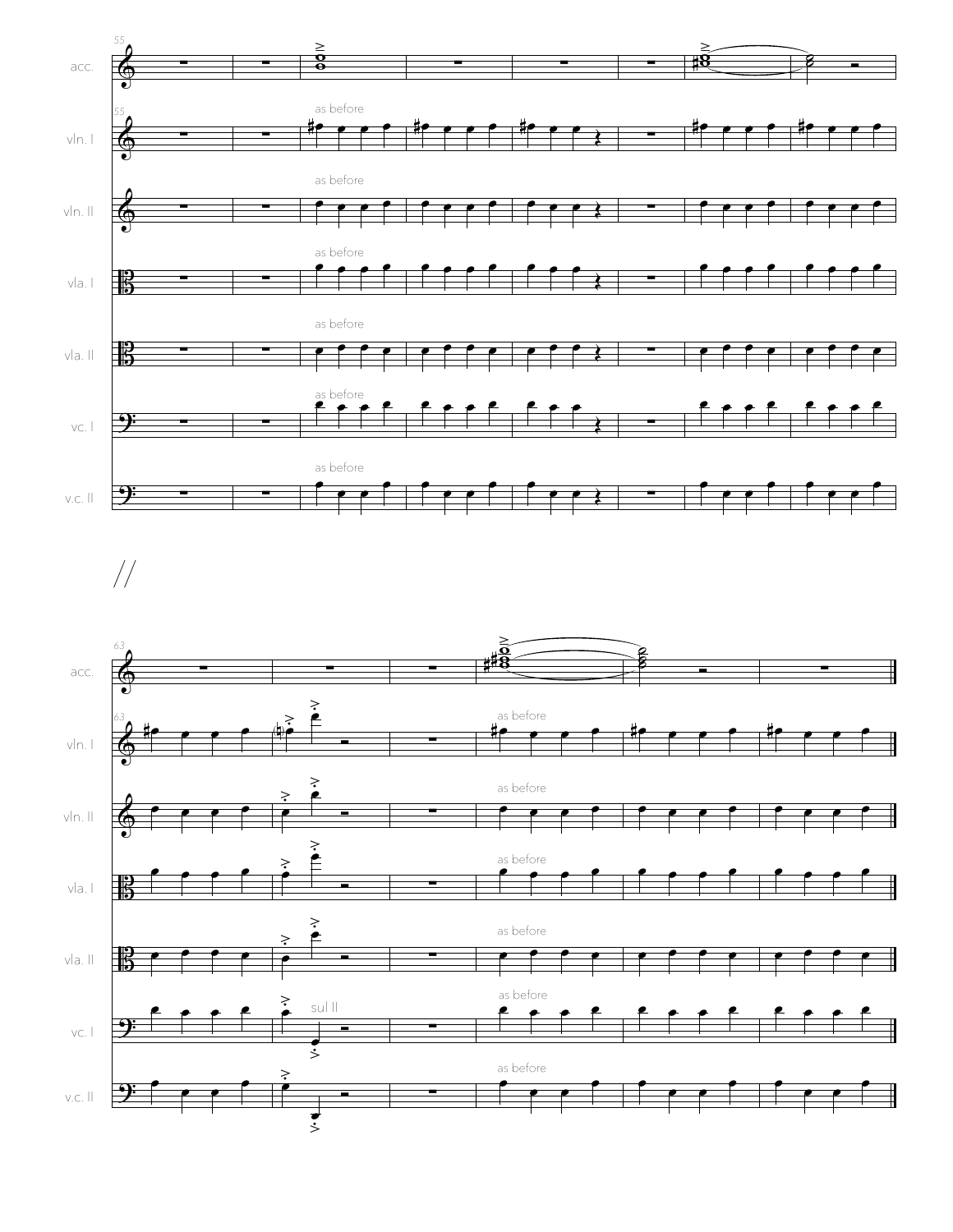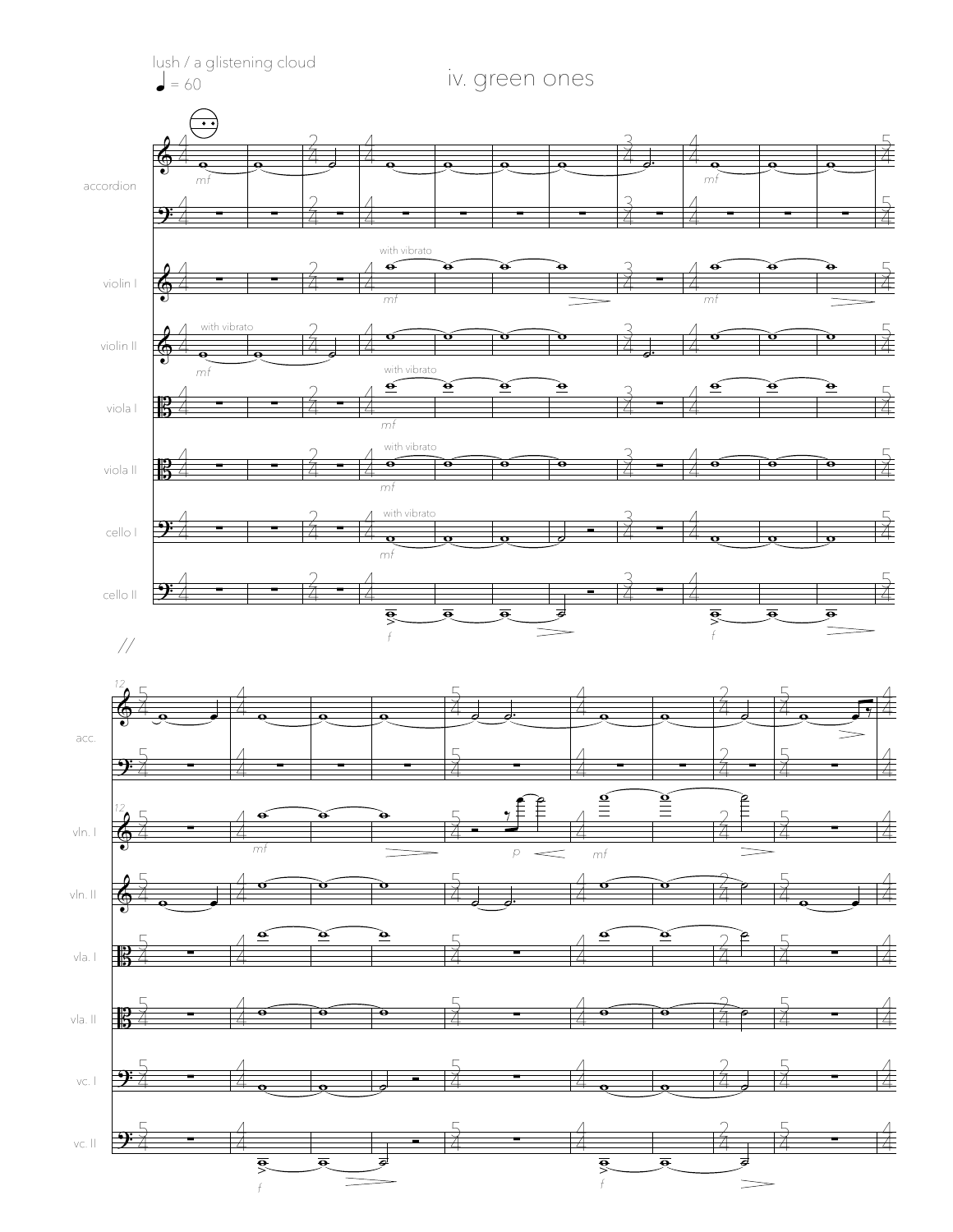